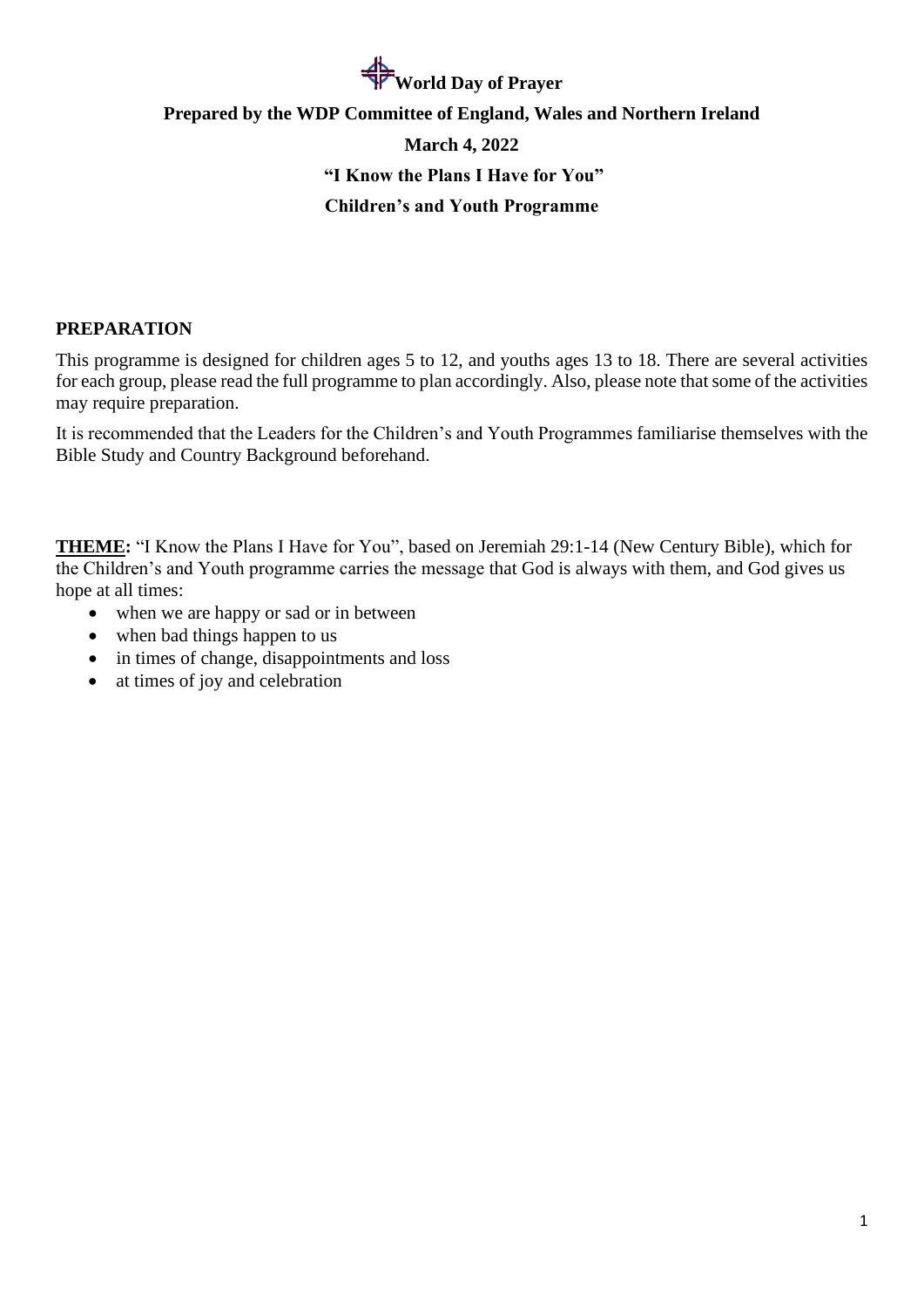# **Youth Programme for Ages 13 – 18**

**Leader's notes***: These activities have been laid out in a cohesive manner for a reflective youth session. Through the various activities, the theme is:* "I Know the Plans I Have for You", based on Jeremiah 29:1-14 (New Century Bible), which emphasizes that God is with them through the good and the bad with a hopefilled purpose and vision for their life.

*Pastoral guidelines for leaders: In order to create a safe space for sharing, please follow these guidelines. 1) Everything shared in this group should be kept confidential - the exception to this is if a person is at risk of harming themselves or others.* 

- *2) Seek to accept and not judge what is said - a safe space respects everyone.*
- *3) Work within your own safeguarding and good practice guidelines.*
- *4) Take care of yourself too - if something is difficult, please make sure that you have someone to talk to.*

### **Introductory game – True or False?** (*10 minutes*)

**Aim:** To introduce some of our cultural objects from England, Wales & Northern Ireland. **You will need:** Copies of the photos.



Show the photos to the young people and share the two explanations. Ask them to identify the correct answer by voting. To make it even more fun, get two leaders to read an explanation each and try to convince the young people that their version is correct. The correct answer is in bold.

#### **A: This is a wooden spoon decorated with symbols of love and made by a man presented as a gift to his sweetheart. The tradition dates back to the 1600s in Wales and was intended to show the skill of the carver.**

B: This is a small raft designed in the shape of a spoon. The aim was to sail the raft across a puddle in Wales to your true love without it sinking to show your boating abilities.

A: This is a bardog - an early wooden instrument for children in Northern Ireland. A child would sit in it and use a wooden spoon to create music on the ridges.

**B: This is a bardog (a large basket) which was hung off the side of a donkey or small pony, used for carrying turf, or more usually manure such as animal dung, for spreading on land as fertiliser in Northern Ireland.**





**an object which holds a small gift or toy inside and is usually pulled apart by two people at Christmas across the UK.** B: This is a material used by people in England to make fire at Christmas.

Explain: Every object has a purpose. Can you think about some objects that are special where you live and which may tell others something about the way people live in your country?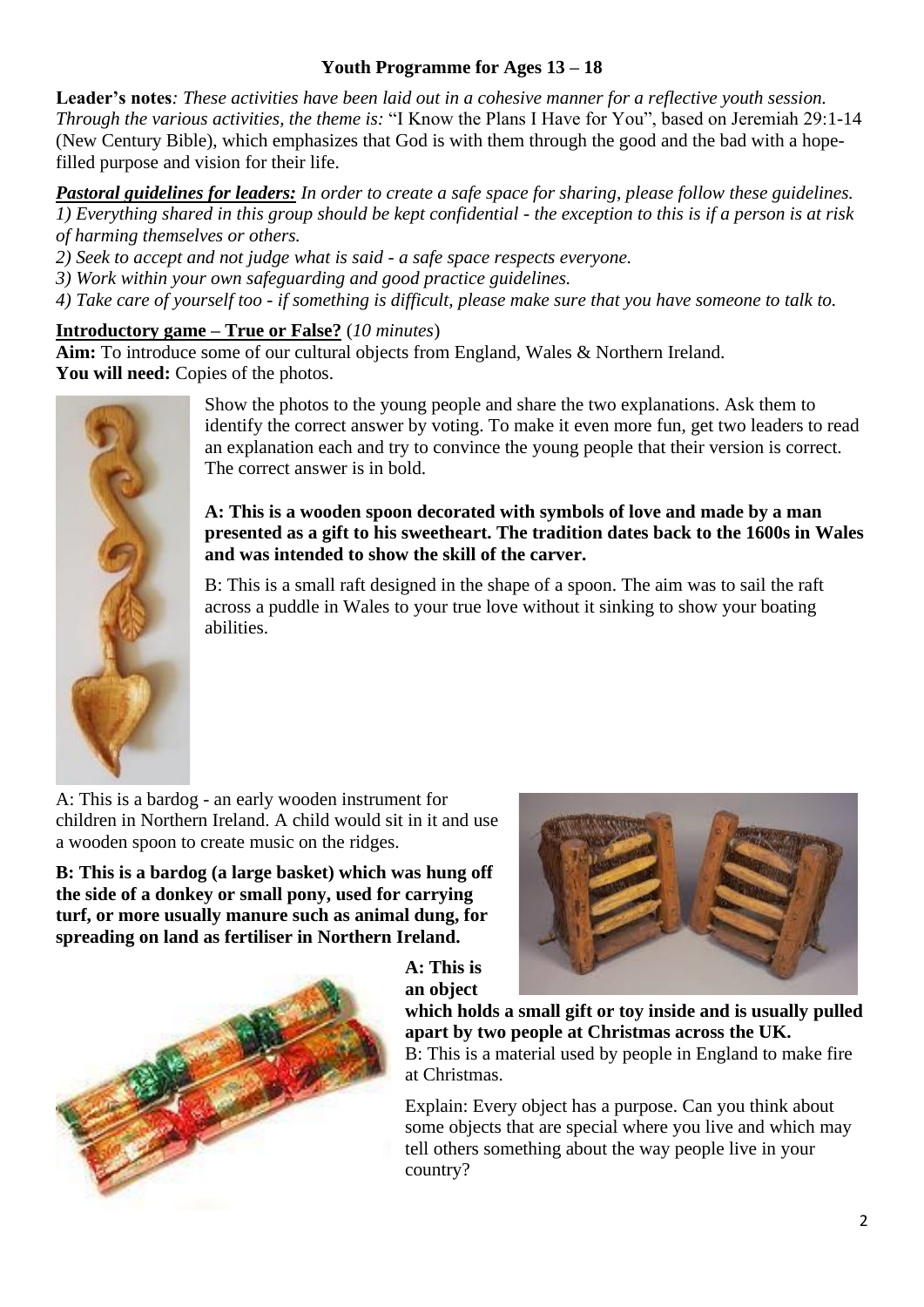# **Everything has a purpose and that includes you. What is God's purpose for my life?** (*20 minutes*)

**Aim:** To help young people think about why God created them in a simple and creative way. **You will need:** A print out of Resource Sheet A, the template of a gingerbread person, and pens.

God made each of us with a special purpose. But I wonder - do you understand why God created you? I know that this sounds like a big scary question – but God created you with skills, passions, and a unique way of looking at the world. This can help you understand God's vision for your life. Let me explain more:

- **EYES – Draw a pair of eyes on your person and write the question - what are the needs that I see around me?**
	- $\circ$  The world around us is broken and unjust; it is not how God intended it to be. What is the injustice that you see that needs to be transformed? Homelessness? Poverty? Gender violence? Conflict?
	- o God gives us different spiritual eyes to see different injustices and invites us to be part of God's mission of restoration.
- **HEART – Draw a heart on your person and write the question – what do I love doing?**
	- o God created us with passion in our hearts. What are the things that you love doing? The things that give you joy? For example; running, music, or serving others.
	- o What sets your heart on fire?
- **HANDS AND FEET – On the hands and feet, write the question – what are the skills and talents that God has given me?**
	- o We may live in a world or culture that makes us feel ashamed or modest about our abilities but God created you with gifts and talents. For example; you may be good at writing, playing an instrument, public speaking, organising, or even making people smile and feel comfortable.
	- o What are the skills and talents that God has given you? How can they benefit other people?

The activity above is a simple and creative way to think about your God-given purpose. Although you may doubt it, each of us has a specific purpose, a calling that only we are qualified to fulfil.

# **Overcoming obstacles game** (*20 minutes*)

**Aim:** To introduce the concept of obstacles in a fun way and help stimulate conversations about how God helps us overcome obstacles to our own hopes and plans.

**You will need:** A packet of A4 paper and a box of paper clips per team, a photo of The Shard, a small prize for the winning team.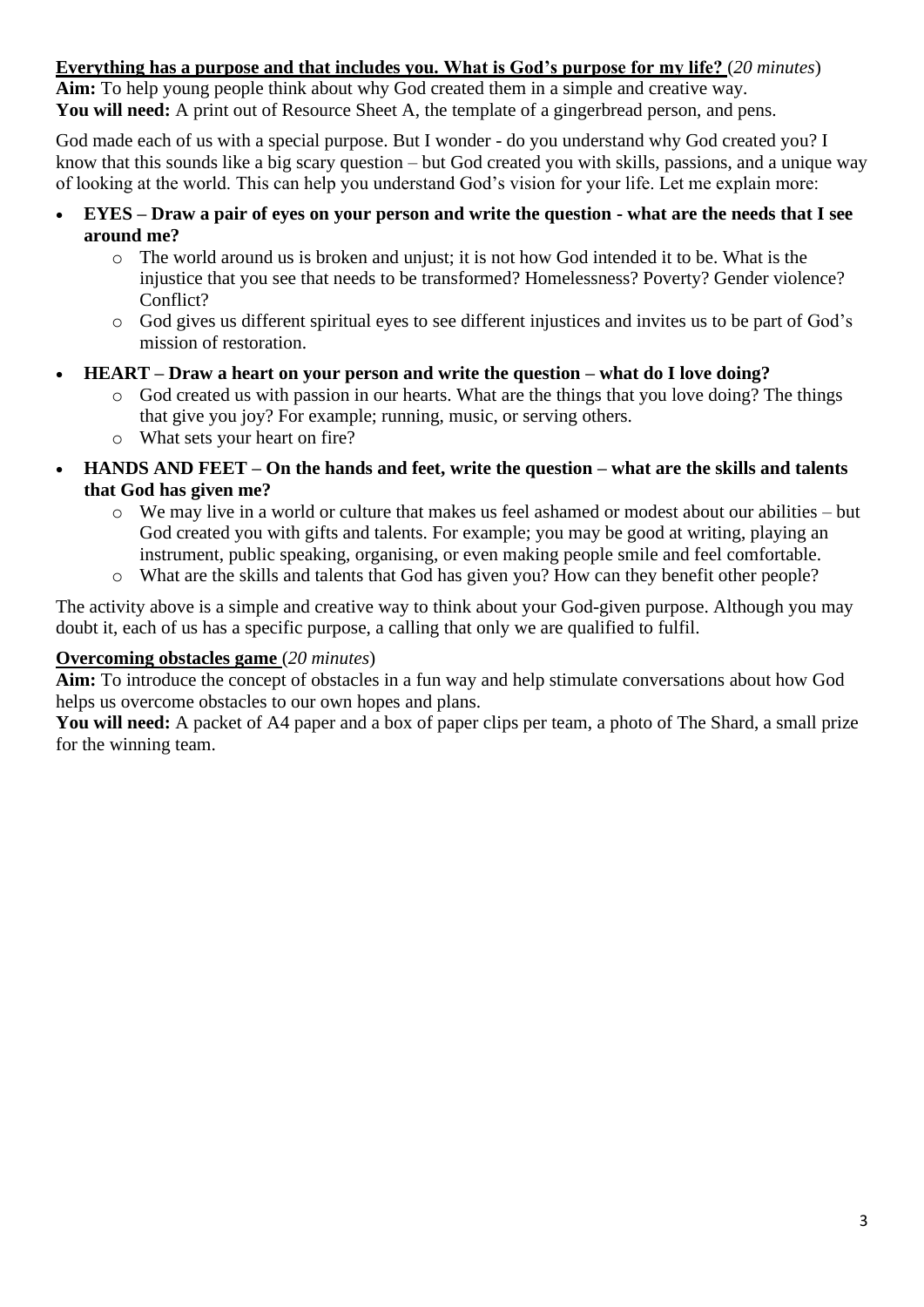

Divide the group into teams no bigger than 4 people. Explain that you have a very special challenge for them. Show a photo of The Shard building, a 95-story supertall skyscraper in London. Explain that standing 309.7 metres (1,016 ft) high, the Shard is the tallest building in the United Kingdom, the fifth-tallest building in Europe, and the 96th-tallest building in the world. Your team challenge tonight is to make your own version of The Shard – but it isn't going to be easy.

Here are the rules:

• You can only use the materials that are given to you – sheets of paper and paper clips.

• Your tower must be free standing (i.e. not held up against a wall).

• You will have 5 mins to talk to your team members and plan your strategy (but you must stand in a circle facing outwards so you can't see their faces).

• You will have 10 mins to build your tower but once you start building it, you cannot communicate verbally with your other team members.

After the activity and announcing the winner, have some

time of discussion:

- 1. What are some of the obstacles that you faced in this task? How did you work together to overcome them?
- 2. God has a purpose and a plan for our lives but what kind of obstacles do we often encounter to fulfilling it?
- 3. What kind of things can we do when times get tough? How can we experience God in suffering?

#### **Reflection** (*15 minutes*)

**Leader's notes***: Please share this reflection on Jeremiah 29:1-14 with the youth group. After sharing, use the question dice in Resource Sheet B to prompt the group to discuss some key questions.*

#### **I know the plans I have for you. I have it all planned out – plans to take care of you, not abandon you, plans to give you the future you hope for (The Message Jeremiah 29:11).**

This verse shows us how much we are loved and accepted by God. It tells us that God is with us no matter what is happening in our lives. That we are not alone, even if we feel like we are.

It sort of feels like we don't need to do anything for all this to happen - that God has got it all sorted and whatever it is that you have is all part of God's plan for you.

How does that feel if you are unhappy though? Does it mean that it's God's will for us to suffer sometimes? I don't think it does, because the very last part of the verse asks us to get involved with telling God about our hopes - 'Plans to give you the future you hope for'.

Your hopes matter a great deal to God.

What is really special about this is that God created you to be you. You are the only you on the entire planet. God is interested in *your* hopes and dreams - whatever is happening in your life.

We do this through talking to God about our lives, our hopes and dreams, our sadness and disappointments. It is sometimes harder to reach out to God when we are suffering because God can feel far away. We are assured in this verse that God does want to hear how you feel, even when you are not feeling good about the situations going on around you.

God wants to participate in your life; in your hopes, your suffering, your joy, your sadness.

God wants to know everything. We just need to remember to tell God.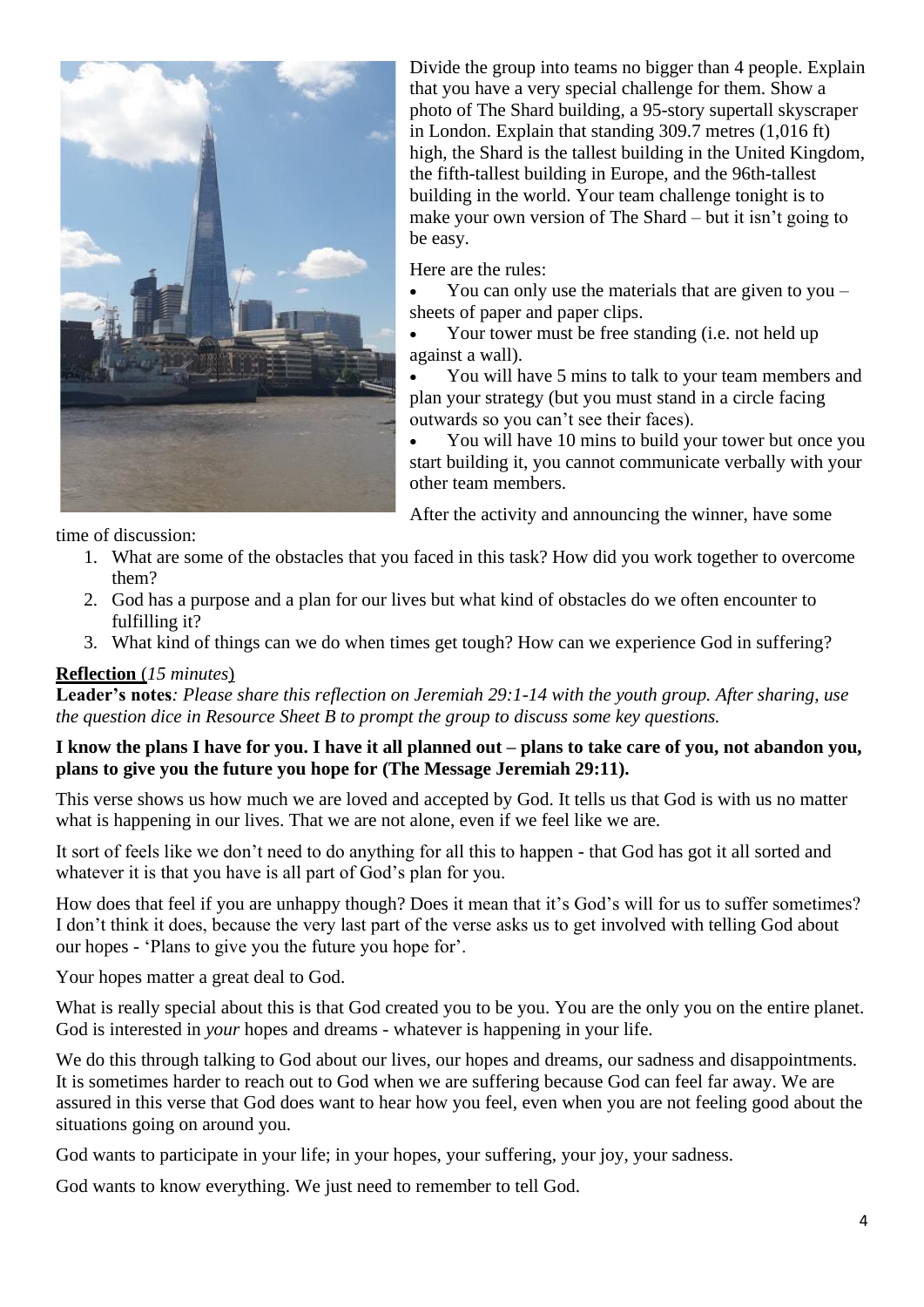# **What's your #WDPhope? (10 mins)**

**Aim:** Expanding the reflection about God's purpose for oneself to God's purpose in the community. This activity encourages young people to think of the injustices in the world around them and commit to transforming them.

**You will need:** Pieces of paper, markers, phone/camera with access to the internet.

Explain: The world around us is broken and full of hopelessness; this is not how God created the world to be. God created you with passions and gifts to make a real difference. Young people across England, Wales and Northern Ireland are hope-bringers and culture transformers. God is using them to shine light in hopeless places. Just like Grace, from Essex in England. [Share Grace's photo and story].



*'My name is Grace and I'm 24. My hope is...that all those who seek safety in the UK are welcomed, embraced, and given the support they need. When the news in the UK began to fill with stories of people crossing the Mediterranean in dinghies and risking their lives to reach Europe, I couldn't ignore it. My heart broke that people had been forced to flee their homes and were risking their lives to reach our continent. My sadness turned to anger when I saw how European countries, including the UK, reacted to it.*

*The political hostility and physical oppression made me feel sick. I couldn't understand how we could deny safety to those who so* 

*desperately needed it. My God is a God of justice and this was a serious and harmful injustice that was happening on my doorstep. In September 2017, I moved to Calais to volunteer with the Refugee Community Kitchen. I ended up staying for 6 months, working as a driver and distribution lead. I learnt so much about humanity during my time in Calais, seeing the very best and the very, very worst of it. Some of our days and weeks in Calais were quite traumatic. We got caught up in teargas, in fights, we witnessed the police beating people and pulling them out of the back of trucks, our friends would tell us stories of their experiences in Libya, in the Sahara Desert, on boats across the Mediterranean, in prison, and often they were quite harrowing. I couldn't bear to think of my friends going through such awful things. God gave me an amazing support network – both in Calais and from home. I think people found hope in friendship. Sure, providing two hot meals a day was vital, but it was by building relationships, checking in on people and treating people as individuals, that we were able to remind people that this was only temporary, that people cared about them and wanted to know their story. That soon, hopefully, they would be safe.'*

Grace's #WDPhope is for refugees. What's your WDP hope? We want to create a movement of passionate hope-bringers across the world. Share an issue that you're passionate about by writing it on a piece of paper, sharing it with the group, and then uploading it on social media using #WDPhope.

Grace was passionate about restoring worth to refugees and her passion led her to serve in a practical way. What steps can you take this week which will help transform an injustice?

#### **Closing Prayer** *(5 minutes)*

God of our whole lives,

We thank you that you are there with us when we are suffering, just as much as you are when we feel joy. Even though at times we may feel alone, we know that you are always with us, waiting to be invited into our lives. Waiting to be with us, no matter what.

When we feel alone, scared and hopeless, we ask you to come closer to us. We know that Jesus suffered too, and what seemed to be the end for his hopes and dreams on the cross, it was just the beginning of his resurrection.

Give us voices to share our hopes with others. Give us words to share when we suffer.

We thank you that we can bring both of these to you and to just be ourselves.

#### **Amen.**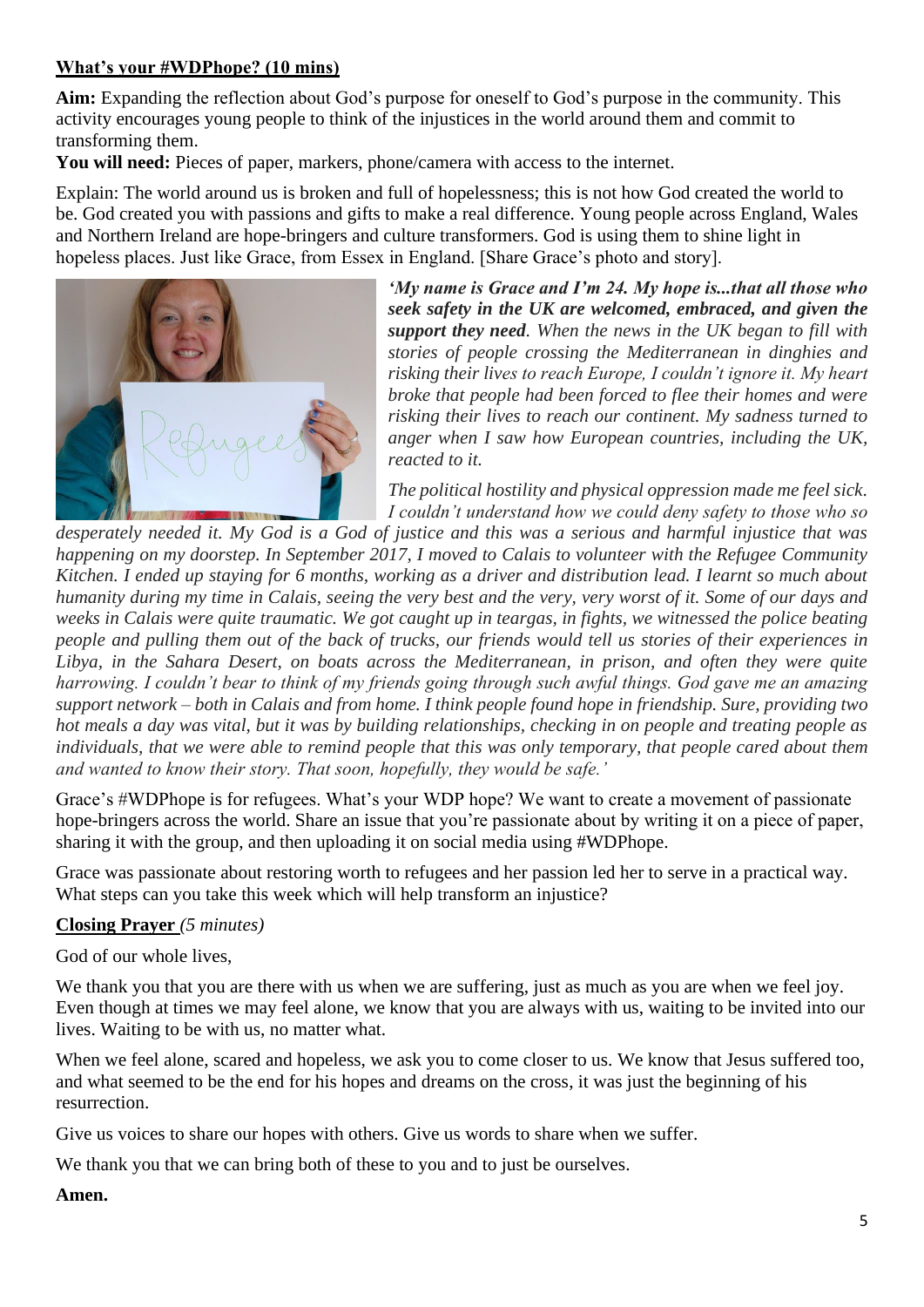Copyright © 2020 World Day of Prayer International Committee, Inc.

\_\_\_\_\_\_\_\_\_\_\_\_\_\_\_\_\_\_\_\_\_\_\_\_\_\_\_\_\_\_\_\_\_\_\_\_\_\_\_\_\_\_\_\_\_\_\_\_\_\_\_\_\_\_\_\_\_

**"**I Know the Plans I Have for You" was prepared by the World Day of Prayer Committee of England, Wales and Northern Ireland for the worship service and educational activities for the 2022 World Day of Prayer (WDP) annual celebration. WDP materials are developed for the exclusive use of WDP programs organized by national or local committees and their partner organizations. For any other use, materials from the WDP 2022 Resource Packet may not be reproduced without the permission of World Day of Prayer International Committee (WDPIC).

*Limited reproduction rights granted*—Bible study, Worship Service, Country Background, Children's Program, Artwork and Artist Statement, WDP composed songs and photos may be reproduced—printed or electronically—for WDP activities with congregations and groups, if appropriate credit is given. WDP National/Regional Committees are permitted to resell reproductions of the resources for the purposes of the WDP program.

Only WDP National/Regional Committees connected with WDPIC can make the resource packet or sections of the materials available online. Committees that make materials available online must ensure groups and individuals who access the online materials are accountable to the committee.

The songs suggested for the worship service and children's program include copyrighted information from the publishers. Permission to reproduce or translate the songs must be obtained from the publishers. WDPIC only gives permission to reproduce or translate the songs that are originally composed for WDP programs.

Any offerings or funds collected related to WDP activities must be reported to WDP committees.

Scripture quotations are from the New Revised Standard Version of the Bible, copyright © 1989 by the Division of Christian Education of the National Council of Churches of Christ in the U.S.A. and are used by permission. All rights reserved.

For further information, please, contact:

World Day of Prayer International Committee 475 Riverside Drive Room 729 New York, NY. 10115. USA [admin@worlddayofprayer.net](mailto:admin@worlddayofprayer.net) - [http://worlddayofprayer.net](http://worlddayofprayer.net/)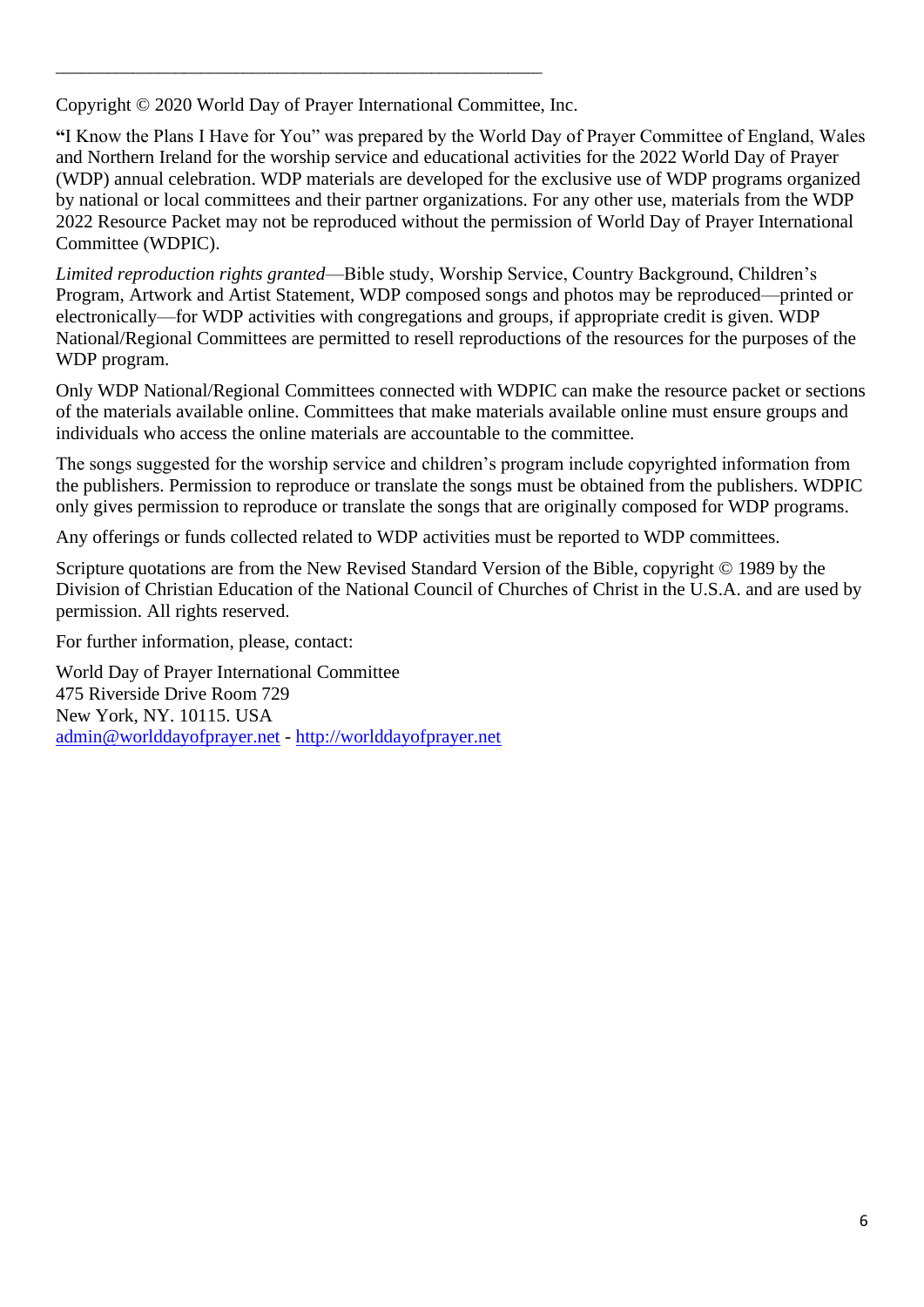